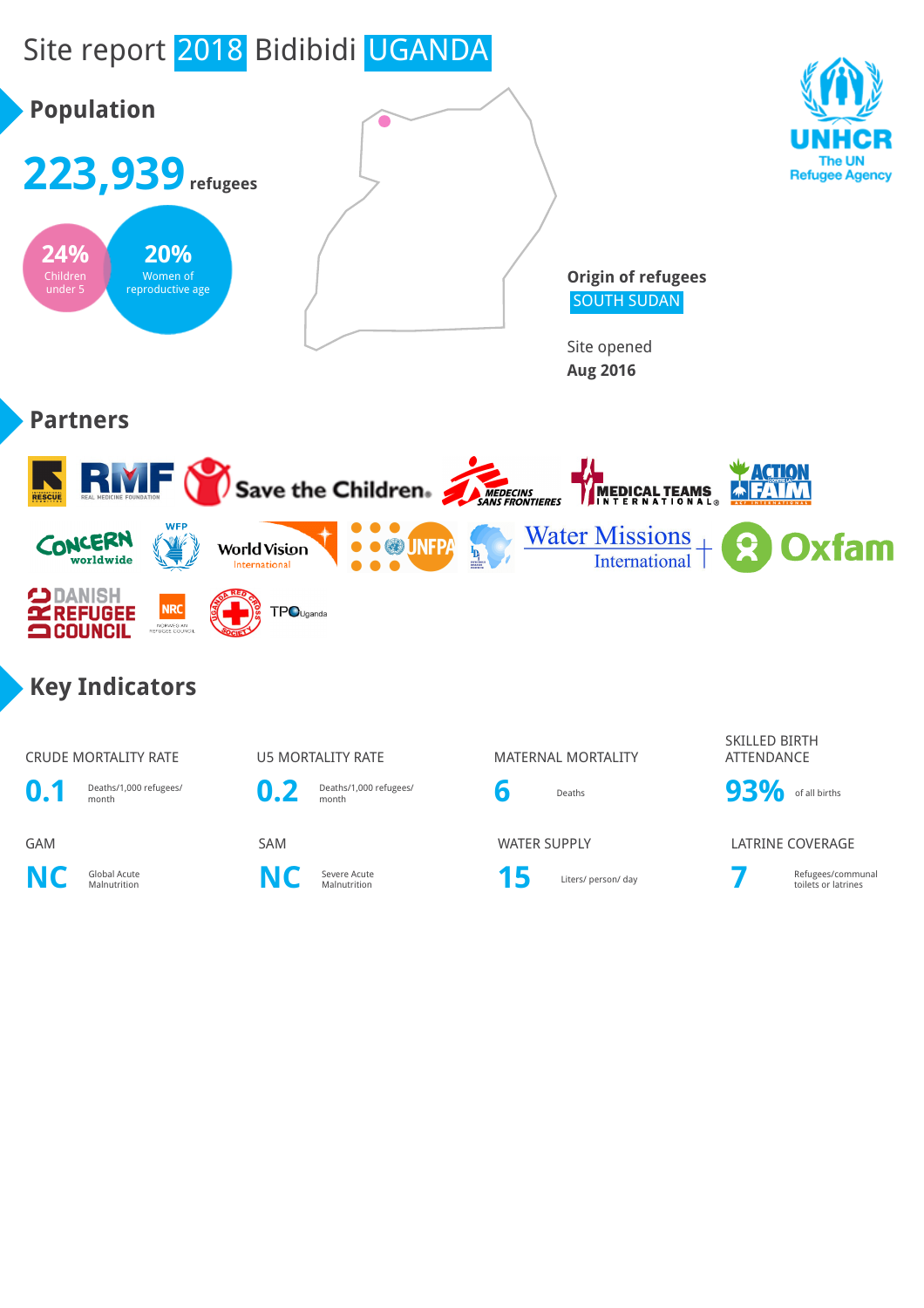





#### **COMMUNICABLE DISEASES**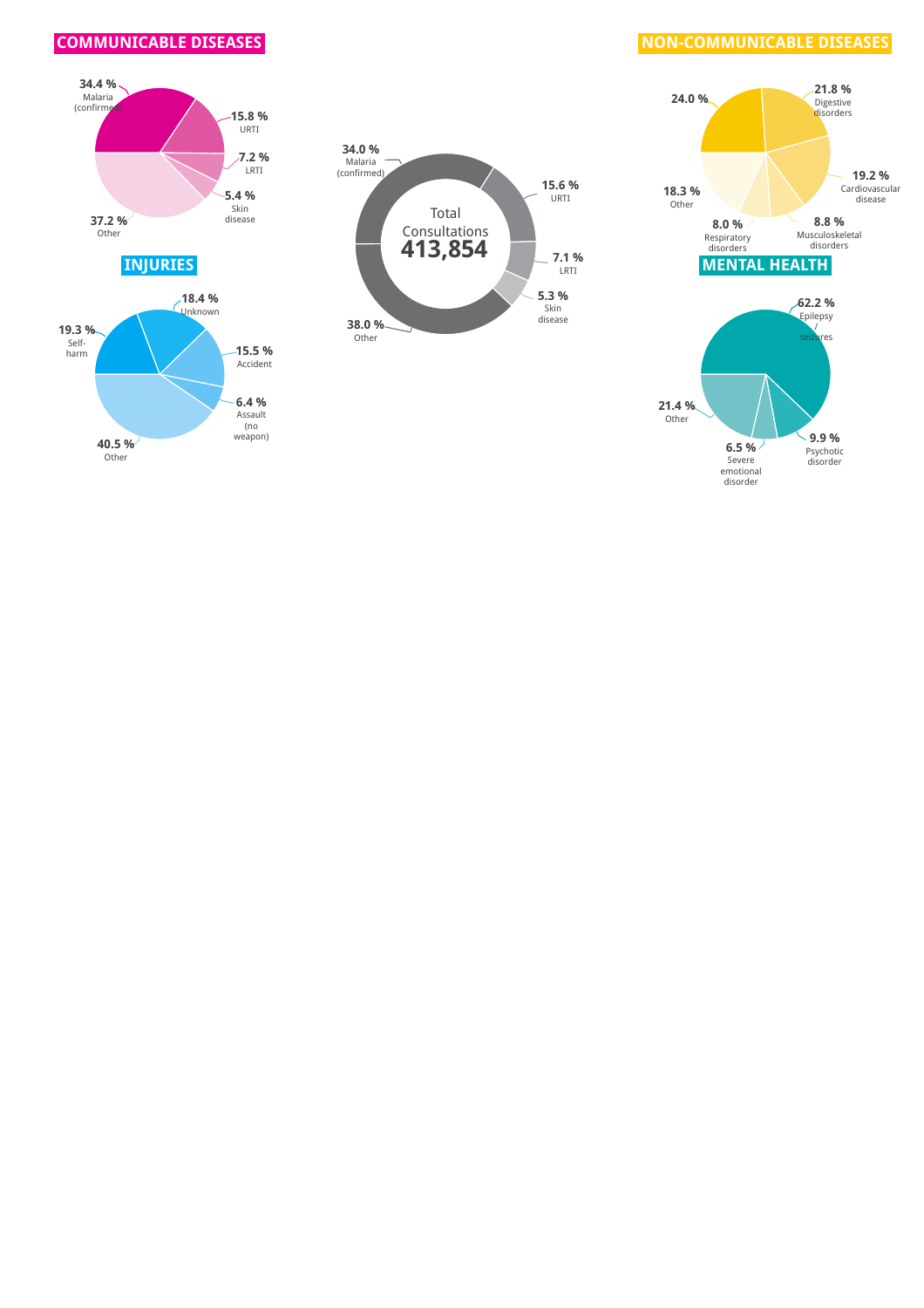## **Public Health**

| <b>HEALTH STAFFING</b>                                      | <b>INDICATOR</b> | <b>STANDARD</b> |           | <b>MORBIDITY</b>                                 | <b>INDICATOR</b> | <b>STANDARD</b> |   |           |
|-------------------------------------------------------------|------------------|-----------------|-----------|--------------------------------------------------|------------------|-----------------|---|-----------|
| Number of medical doctors                                   | 10               | 1: 50,000       | ◙         | Incidence of malaria among children under<br>5   | 68               |                 |   |           |
| Number of qualified nurses                                  | 83               | 1:110,000       | ◙         | Incidence of watery diarrhoea among              | 15               |                 |   |           |
| Number of community health workers                          | 398              | 1: 1,000        | ◙         | children under 5                                 |                  |                 |   |           |
| <b>ACCESS AND UTILIZATION</b>                               | <b>INDICATOR</b> | <b>STANDARD</b> |           | Incidence of pneumonia among children<br>under 5 | 19               |                 |   |           |
| Consultations per trained clinician per day                 | 34               | < 50            | ◉         | Incidence of pneumonia among over 5              | 11               |                 |   |           |
| Health utilisation rate (new visits / refugee /<br>year)    | 1.4              | $1 - 4$         | ◙         | Tuberculosis success rate                        | 74%              | < 90%           | ▲ |           |
| Proportion of host population consultations                 | 17%              |                 |           | Were any MDR/X-TB cases diagnosed among<br>PoCs? | Yes              | <b>No</b>       | ೞ |           |
| <b>MORTALITY</b>                                            | <b>INDICATOR</b> | <b>STANDARD</b> |           | <b>VACCINATION</b>                               | <b>INDICATOR</b> | <b>STANDARD</b> |   |           |
| Crude Mortality Rate<br>(CMR) (/1000/month)                 | 0.1              | < 0.75          | $\bullet$ | Full vaccination coverage                        | 71%<br>< 95%     |                 |   | ೞ         |
| <b>Under-five Mortality Rate</b><br>(U5MR) (/1000/month)    | 0.2              | < 1.5           | Ø         | Measles vaccination coverage                     | Not collected    |                 |   |           |
| <b>Infant Mortality Rate</b><br>(IMR) (/1000 livebirths)    | 14.7             | < 30            | Ø         | Source of vaccination data                       | <b>HIS</b>       |                 |   |           |
| <b>Neonatal Mortality Rate</b><br>(NNMR) (/1000 livebirths) | 10               | < 20            | Ø         | IN-PATIENT DEPARTMENT (IPD)                      | <b>INDICATOR</b> | <b>STANDARD</b> |   |           |
| <b>OUTBREAK ALERT AND RESPONSE</b>                          | <b>INDICATOR</b> | <b>STANDARD</b> |           | Average length of stay (days)                    | 2.8              |                 |   |           |
| Proportion of outbreaks investigated within 48<br>hours     | 100%             | 100%            | Ø         | Case fatality rate                               | 0.0              |                 |   |           |
| Number of outbreaks reported                                | 2                |                 |           | Hospitalisation rate                             | 61.1             | $50 - 150$      |   | $\bullet$ |

#### **Reproductive Health**

| <b>ANTENATAL CARE</b>                                                                     | <b>INDICATOR</b> | <b>STANDARD</b> |   | <b>FAMILY PLANNING</b>                                                      | <b>INDICATOR</b> | <b>STANDARD</b> |   |
|-------------------------------------------------------------------------------------------|------------------|-----------------|---|-----------------------------------------------------------------------------|------------------|-----------------|---|
| Antenatal care coverage                                                                   | 91%              | > 90%           |   | Contraceptive prevalence rate                                               | 11%              | $\geq 30\%$     | Ω |
| Coverage of antenatal tetanus vaccination                                                 | 90%              | >95%            | А | Source of contraceptive prevalence data                                     | <b>HIS</b>       |                 |   |
| <b>DELIVERY CARE</b>                                                                      | <b>INDICATOR</b> | <b>STANDARD</b> |   | SEXUAL AND GENDER-BASED VIOLENCE (SGBV)                                     | <b>INDICATOR</b> | <b>STANDARD</b> |   |
| Proportion of births attended by skilled<br>personnel                                     | 93%              | $\geq 90\%$     |   | Total number of reported rapes                                              | 570              |                 |   |
| Proportion of births conducted by caesarean<br>section                                    | 4%               | $5 - 15%$       |   | Proportion of eligible rape survivors provided<br>with PEP within 72 hours  | 74%              | 100%            | Ø |
| Proportion of newborn infants with low birth<br>weight (<2500 gs) (weighed within 72 hrs) | 3%               | < 15%           |   | Proportion of eligible rape survivors provided<br>with ECP within 120 hours | 56%              | 100%            | ☎ |
| Proportion of teenage pregnancies                                                         | 5%               |                 |   | <b>SEXUALLY TRANSMITTED INFECTIONS (STIS)</b>                               | <b>INDICATOR</b> | <b>STANDARD</b> |   |
| Still birth rate (/ 1000 total births / month)                                            |                  |                 |   | Number of genital ulcer diseases                                            | 196              |                 |   |
| Number of maternal deaths                                                                 | 6                |                 |   | Number of Pelvic Inflammatory diseases                                      | 3,103            |                 |   |
| Proportion of maternal deaths investigated<br>within 48 hours                             | 100%             | 100%            |   |                                                                             |                  |                 |   |